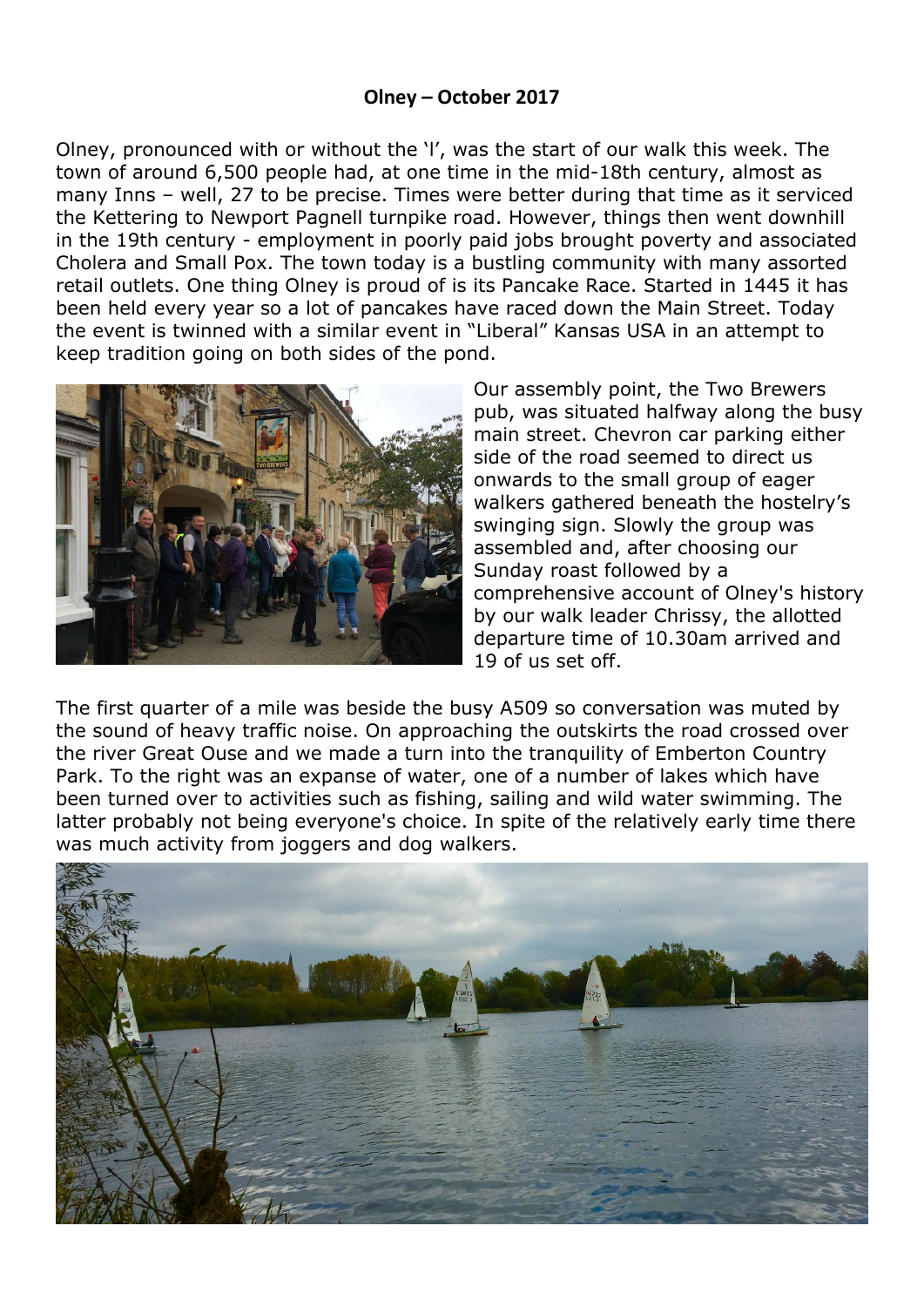Leaving the park we entered the quieter village of Emberton. The road, on taking a rise, led us to a deep depression in the ground. This pit was formed in earlier times by the extraction of clay. The caldera, being filled in with fertile top soil at a later date, now functioned as a very productive allotment. This green oasis is the home of a thriving population of hedgehogs and the gardeners are intent on keeping it this way. A sign board at the entrance prohibits the use of all slug pellets due to the harmful effect they have on hedgehog population.

Leaving to one side of the allotments, we were accompanied by two chocolate Labradors. With the possible prospect of food from us these inherently greedy animals were difficult to shake off. Finally, open fields were traversed and on reaching the crest of the incline a splendid vista stretched far into the distance past the hamlet of Weston Underwood. Well, it would have done but the presence of a slight mist precluded this. The view or lack of it pre-empted a refuelling stop and the chance for a group photo.



Descending downhill we re-entered Emberton Country Park where the sweet smell of decaying autumnal leaves met our nostrils as we passed through leafy glades of Poplar and Willow before skirting the way back round the perimeter to our original point of entrance. The road was even busier now and it seemed that Russian roulette was our only means of crossing to the Lynch Gate entrance of the Church of St Peter and Paul.